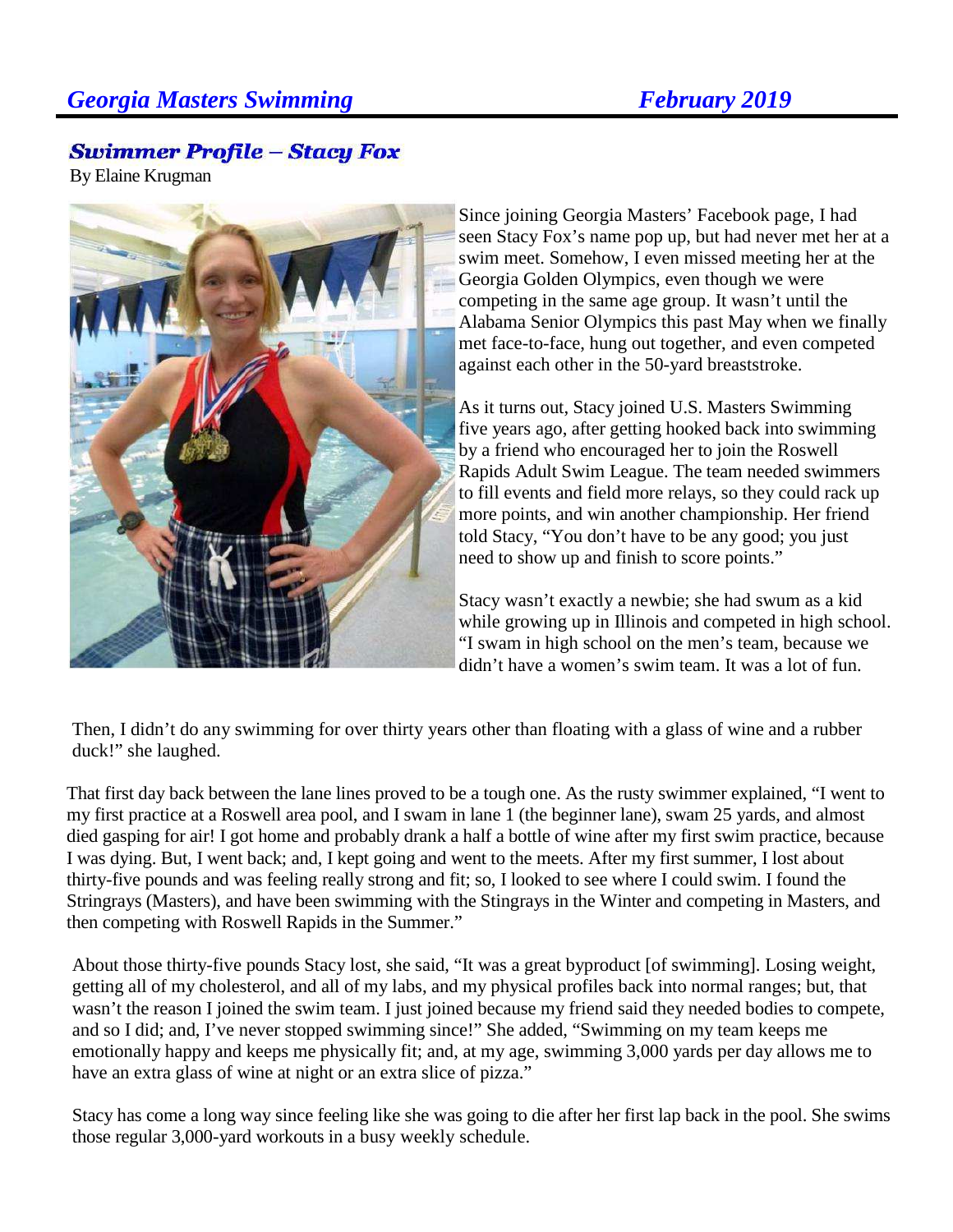"During the winter, I swim five days a week; Mondays, Wednesdays, and Fridays with the Stingrays, and by myself on Tuesdays and Thursdays at 6:00am. In the summer, I swim with the Stingrays on Mondays, Tuesdays, Wednesdays at 6:00am, I usually swim by myself on Thursdays, and we have swim meets on Fridays. Then, I swim with Roswell on Saturdays, outdoor long course."

Freestyle is Stacy's preferred stroke, and distance events are her favorite to race. "When I am swimming the long-distance events, I am always thinking in my mind, 'I am going to be Katie Ladecky today! I am going to swim, and be powerful, and be fast!" she laughed, and then added, "My goal is that I really want to compete in the 1650. That will enable me to set a [time goal] for the future."

Due to sustaining a shoulder injury from practicing butterfly incorrectly and not being able to swim backstroke because of having positional vertigo, Stacy focuses on just swimming freestyle and breaststroke. "For the first time ever, I swam the 100 yard breaststroke and loved it; and, I would love to try and train for the 200 breaststroke," she said.

Stacy uses a variety of resources to help improve her swimming. In addition to reading swimming articles on Facebook, Stacy said, "I read my U.S. Masters Magazine. When I travel (for work) to Houston, I have Coach Michael (Soderlund) send me workouts. My Roswell Rapids Coaches, Melissa (Massey) and Jonathan (Luckhurst), are fantastic and post our summer workouts on Google Drive. And if I need extra workouts, I'll go to the U.S. Masters website. They have [an area on the site] where different coaches can [post] their workouts. It's fun, because there are a ton of really interesting workouts on there that you can look at and choose to do. You get different ideas and different ways of doing things."

Stacy tests her training in a variety of different competition settings. "The summer league is casual and a lot of fun. There are no awards other than bragging rights. We get a championship towel every year, and that's the coveted towel. It's another happy place, swimming outdoors in beautiful weather, and competing. It's a lot of fun!... So, we have the more competitive Masters, and then, not that Atlanta Adult Swim League is not competitive, because it is about points, but it's also about bringing home the coveted towel at the end of the year. But, it's definitely much more casual."

In addition to summer league and USMS meets, Stacy competes at various Senior Games meets, which she was introduced to by Stan Delair, profiled in the March issue of *Georgia Masters Newsletter*. "Stan told me about the Georgia Senior Games in Warner Robins, because it's a lot of fun, great competition, it's very casual, great medals, great t-shirts; and, I should sign up and go. I said, 'Well, ok.' So, I went down and swam, and came home with a flurry of medals." I said, 'Well, what else can I do?' and then went to Alabama and qualified for the 2017 Senior Games in Burmingham, and then just qualified for the National Senior Games again in 2019. I really wanted to go to Pan Ams (UANA Pan Ams Masters Championships), but I just couldn't afford the expense and the time off of work," Stacy explained. "I don't do as many Masters competitions as I want, because I also train my dogs and show my dogs in obedience, rally, and agility competitions. It always seems like a lot of the Masters competitions are already on a weekend where I have already entered a dog show. I definitely want to do more; but, what I train for every other year is to qualify for the [National Senior Games]."